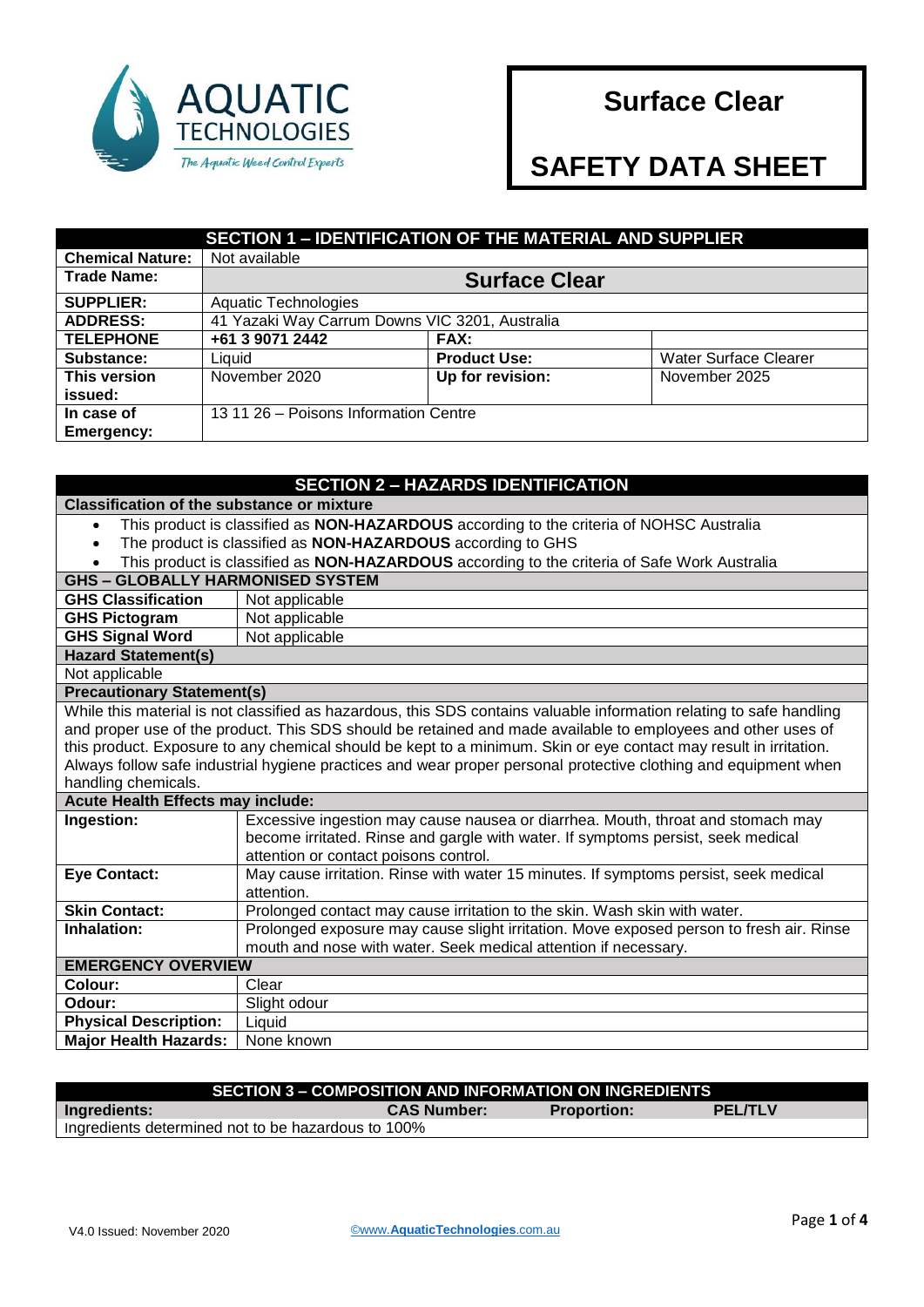#### **SECTION 4 – FIRST AID MEASURES**

**Scheduled Poisons:** Poisons Information Centre in each Australian State capital city or in Christchurch, New Zealand can provide additional assistance for scheduled poisons. (Phone Australia 131126 or New Zealand 0800 764 766).

**First Aid Facilities:** No first aid should be needed.

**Inhalation:** Inhalation is highly unlikely as product is not volatile. If it does occur, move victim to fresh air.

**Skin Contact:** No first aid should be needed.

**Eye Contact:** If product gets in eyes, wash material from them with running water for 15 minutes, ensuring eyelids are held open. If irritation persists, seek medical advice.

**Ingestion:** Wash out mouth with water. Remove dentures if present. Seek medical attention.

**Advice to Doctor:** Treat symptomatically.

|                                                             | <b>SECTION 5 – FIRE FIGHTING MEASURES</b>                                                                                                                                                                                                                                         |
|-------------------------------------------------------------|-----------------------------------------------------------------------------------------------------------------------------------------------------------------------------------------------------------------------------------------------------------------------------------|
| <b>Specific Hazards from</b><br><b>Combustion Products:</b> | Silicon dioxide. Carbon oxides and traces of incompletely burned carbon<br>compounds.                                                                                                                                                                                             |
| <b>Extinguishing Media:</b>                                 | Small Fires - Use carbon dioxide (CO2), dry chemical or water spray. Water can<br>be used to cool fire exposed containers.<br>Large Fires - Use dry chemical, foam or water spray.                                                                                                |
| <b>Special Protective Actions</b><br>for Fire Fighters:     | Determine the need to evacuate or isolate the area according to your local<br>emergency plan. Use water spray to keep fire-exposed containers cool. Self-<br>contained breathing apparatus and protective clothing should be worn in fighting<br>large fires involving chemicals. |
| <b>Flash point:</b>                                         | $>101.1^{\circ}$ C                                                                                                                                                                                                                                                                |

| <b>SECTION 6 - ACCIDENTAL RELEASE MEASURES</b> |                                                                                                                                                                                                                                                                                                                                                                                                                                                                                                                                                                                                                                                                                                                                                                                                 |  |
|------------------------------------------------|-------------------------------------------------------------------------------------------------------------------------------------------------------------------------------------------------------------------------------------------------------------------------------------------------------------------------------------------------------------------------------------------------------------------------------------------------------------------------------------------------------------------------------------------------------------------------------------------------------------------------------------------------------------------------------------------------------------------------------------------------------------------------------------------------|--|
| <b>Personal Precautions:</b>                   | Remove or shut off all sources of ignition, if safe to do so. Product on the floor or                                                                                                                                                                                                                                                                                                                                                                                                                                                                                                                                                                                                                                                                                                           |  |
|                                                | stairs will be slippery. Wear appropriate personal protective equipment.                                                                                                                                                                                                                                                                                                                                                                                                                                                                                                                                                                                                                                                                                                                        |  |
| <b>Environmental Precautions:</b>              | Avoid allowing run off to contaminate drains and waterways. If this appears to be                                                                                                                                                                                                                                                                                                                                                                                                                                                                                                                                                                                                                                                                                                               |  |
|                                                | likely, advise local EPA.                                                                                                                                                                                                                                                                                                                                                                                                                                                                                                                                                                                                                                                                                                                                                                       |  |
| Clean up methods:                              | Determine whether to evacuate or isolate the area according to your local                                                                                                                                                                                                                                                                                                                                                                                                                                                                                                                                                                                                                                                                                                                       |  |
|                                                | emergency plan. Observe all personal protective equipment recommendations<br>described in this SDS. If spilled material can be pumped, store recovered material<br>in appropriate container. Clean up remaining materials from spill with suitable<br>absorbent. Clean area as appropriate since spilled materials, even in small<br>quantities, may present a slip hazard. Final cleaning may require use of steam,<br>solvents or detergents. Dispose of saturated absorbent or cleaning materials<br>appropriately, since spontaneous heating may occur. Laws and regulations may<br>apply to releases and disposal of this material, as well as those materials and<br>items employed in the clean-up of releases. You will need to determine which<br>laws and regulations are applicable. |  |
| <b>Waste Disposal:</b>                         | Dispose of responsibly.                                                                                                                                                                                                                                                                                                                                                                                                                                                                                                                                                                                                                                                                                                                                                                         |  |

|           | <b>SECTION 7 - HANDLING AND STORAGE</b>                                                                                                                                                        |
|-----------|------------------------------------------------------------------------------------------------------------------------------------------------------------------------------------------------|
| Handling: | Use with adequate ventilation. Avoid eye contact. Do not take internally. Exercise<br>good industrial hygiene practice. Wash after handling, especially before eating,<br>drinking or smoking. |
| Storage:  | Use reasonable care and store away from oxidizing materials. Retain in tightly<br>sealed original packaging.                                                                                   |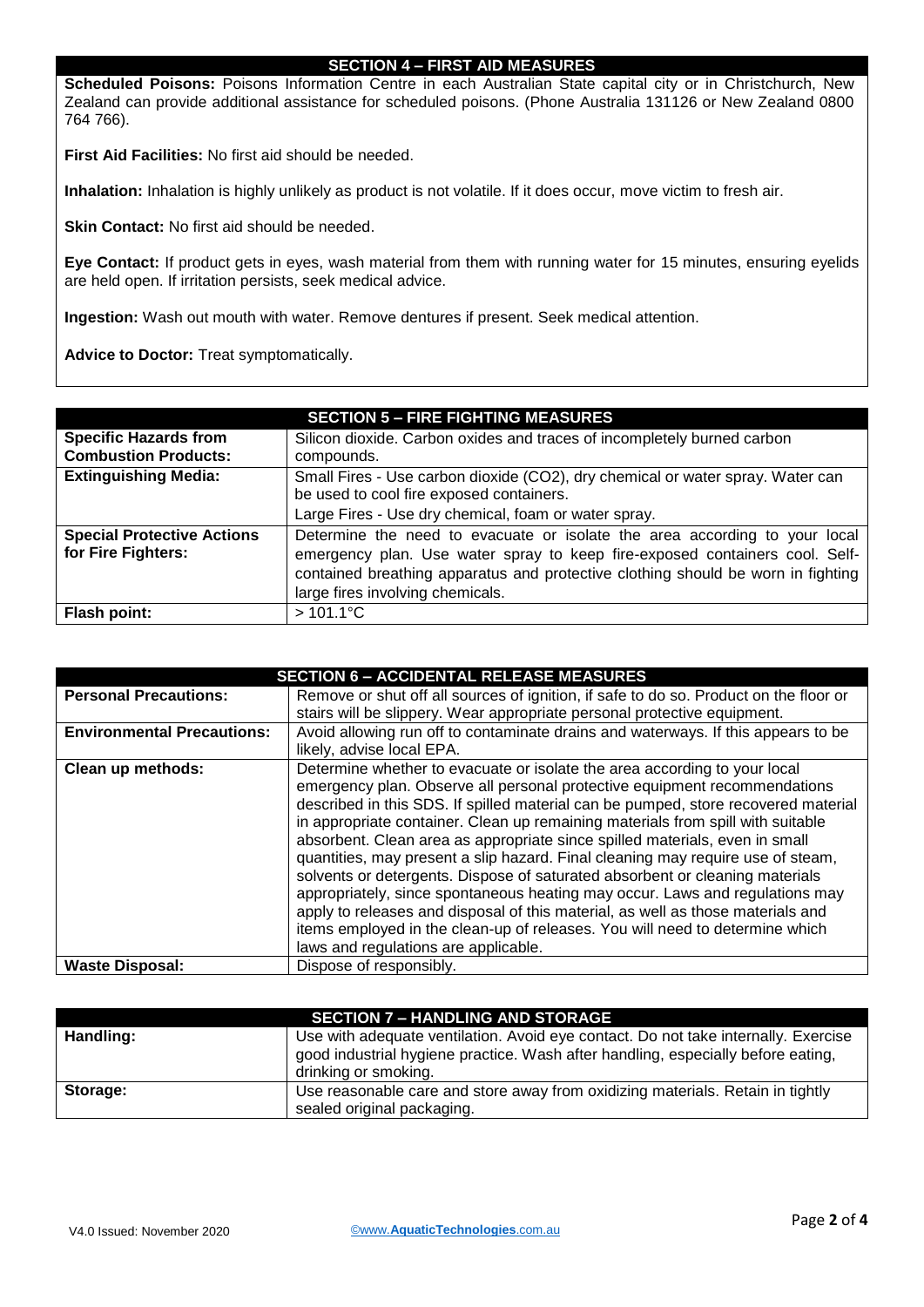| <b>SECTION 8 - EXPOSURE CONTROLS AND PERSONAL PROTECTION</b>                                |                                             |  |
|---------------------------------------------------------------------------------------------|---------------------------------------------|--|
|                                                                                             | PERSONAL PROTECTION EQUIPMENT (PPE)         |  |
| <b>Ventilation:</b>                                                                         | General ventilation recommended             |  |
| <b>Eye Protection:</b><br>$\langle \hspace{-1.5pt} \bullet \hspace{-1.5pt} \bullet \rangle$ | Not normally required                       |  |
| <b>Skin</b><br><b>Protection:</b><br>ᢧᢆᢆᢆᢆ                                                  | Not normally required. Wash skin after use. |  |
| <b>Protective Material Types:</b><br>Not normally required                                  |                                             |  |
| <b>Respirator:</b><br>$\{\blacksquare\}$                                                    | Not normally required                       |  |

| <b>SECTION 9 - PHYSICAL AND CHEMICAL PROPERTIES</b> |                                 |  |
|-----------------------------------------------------|---------------------------------|--|
| <b>Physical Description and Colour:</b>             | Clear, almost colourless liquid |  |
| Odour:                                              | Slight odour                    |  |
| <b>Boiling Point:</b>                               | $>65^{\circ}$ C                 |  |
| <b>Freezing / Melting Point:</b>                    | Not available.                  |  |
| <b>Vapour Pressure:</b>                             | Not available                   |  |
| <b>Vapour Density:</b>                              | Not available                   |  |
| Specific Gravity @ 25°C:                            | 0.97                            |  |
| <b>Water Solubility:</b>                            | Insoluble                       |  |
| pH:                                                 | Not available                   |  |
| <b>Flammable Limits:</b>                            | Not available                   |  |
| <b>Viscosity:</b>                                   | $100 \text{ cSt}$               |  |
| <b>Evaporation Rate:</b>                            | Not available                   |  |

| <b>SECTION 10 - STABILITY AND REACTIVITY</b> |                                         |
|----------------------------------------------|-----------------------------------------|
| <b>Chemical Stability:</b>                   | Colourless                              |
| <b>Conditions to Avoid:</b>                  | None                                    |
| Incompatibilities:                           | Oxidising agents                        |
| <b>Hazardous Polymerisation:</b>             | Hazardous polymerization will not occur |

## **SECTION 11 – TOXICOLOGICAL INFORMATION**

## No known applicable information

|              | <b>SECTION 12 - ECOLOGICAL INFORMATION</b>                                              |
|--------------|-----------------------------------------------------------------------------------------|
| Air:         | This product is a high molecular weight liquid polymer which has a very low             |
|              | vapour pressure (<1mm Hg). As a result, it is unlikely to become an                     |
|              | atmospheric contaminant unless generated as an aerosol.                                 |
| Water:       | This product has a very low water solubility (<100 ppb). As it has a specific           |
|              | gravity of $<$ 1, if discharged to water, it will initially form a surface film. As the |
|              | product is non-volatile and as a high binding affinity for particulate matter, it will  |
|              | adsorb to articulates and sediment out.                                                 |
| Soil:        | If discharged to surface water, this product will bind to sediment. If discharged       |
|              | in effluent to a waste water treatment plant, the product is removed from the           |
|              | aqueous phase by binding to sewage sludge. If the sewage sludge is                      |
|              | subsequently spread on soil, the silicone product is expected to degrade.               |
| Degradation: | This product, polydimethylsiloxane, degrades in soil abiotically to form smaller        |
|              | molecules. These in turn are either biodegraded in soil or volatilized into the air     |
|              | where they are broken down in the presence of sunlight. Under appropriate               |
|              | conditions, the ultimate degradation products are inorganic silica, carbon              |
|              | dioxide and water vapour. Due to the very low water solubility of this product,         |
|              | standard OECD protocols for ready and inherent biodegradability are not                 |
|              | suitable for measuring the biodegradability of this product. The product is             |
|              | removed > 80% during the sewage treatment process                                       |